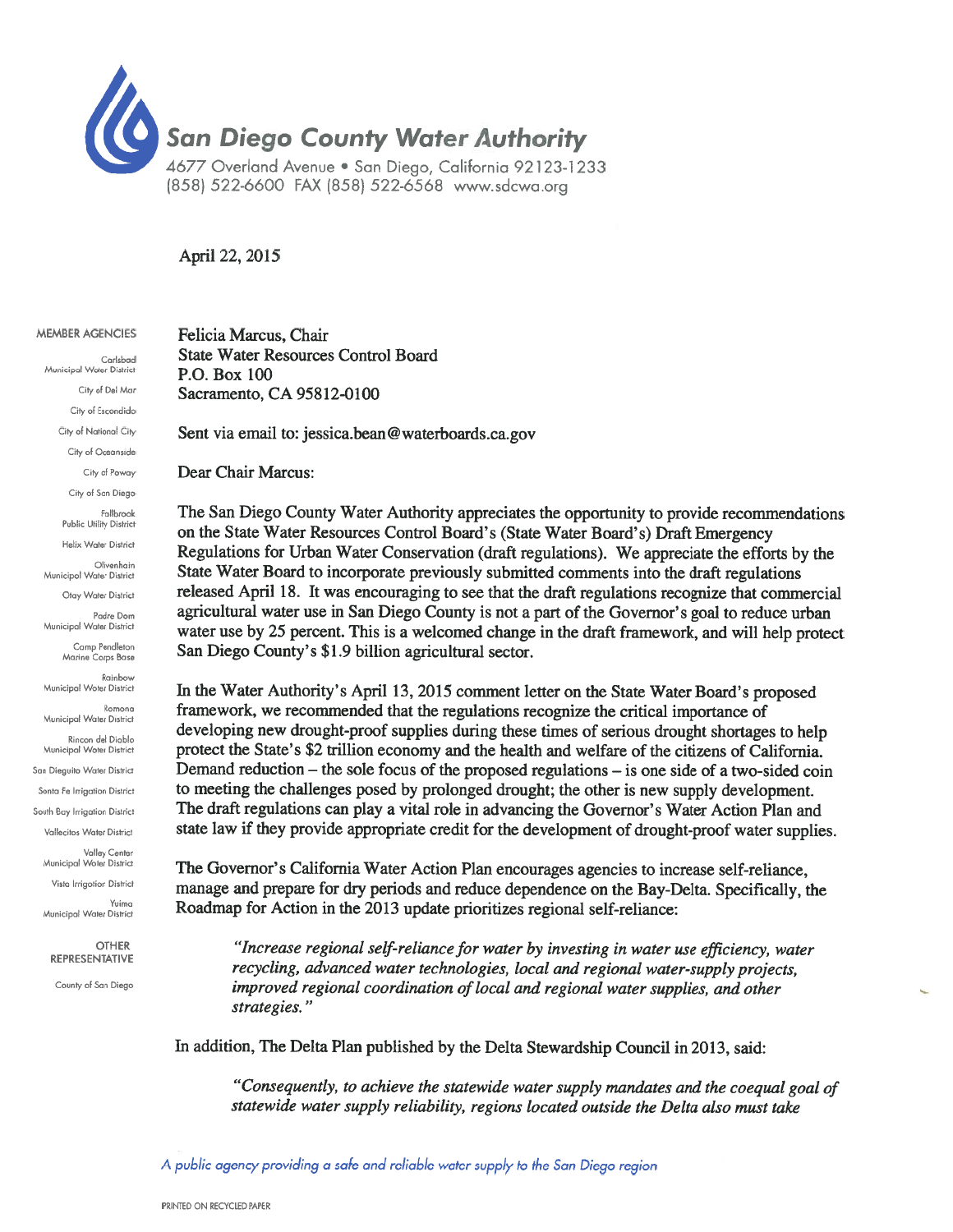actions outside the Delta to increase water efficiency and develop sustainable local and regional sources of water, which will contribute to improved water supply reliability. Individual actions by water suppliers throughout the state will be vital to success in this regard." (Emphasis added.)

A similar mandate occurs in Section 85021 of State Water Code (added by SBX7-1, 2009):

"The policy of the State of California is to reduce reliance on the Delta in meeting California's future water supply needs through a statewide strategy of investing in improved regional supplies, conservation, and water use efficiency. Each region that depends on water from the Delta watershed shall improve its regional self-reliance for water through investment in water use efficiency, water recycling, advanced water technologies, local and regional water supply projects, and improved regional coordination of local and regional water supply efforts." (Emphasis added.)

While the proposed regulations have an initial effective period of only 270 days, the State Board must look beyond this fourth-consecutive year of drought and provide an incentive for local agencies to expedite the development of new drought-proof supplies. In formulating and adopting these regulations, the State Board should consider the very real possibility that this drought will stretch into a fifth and sixth year – perhaps longer. With proposed reduction targets as high as 36 percent for the period of June 1, 2015-February 28, 2016, should the drought continue unabated, it will not be realistic to assume that the imposition of even deeper demand reductions next year or the year after could be achieved without causing serious damage to the California economy. Development of new drought-proof supplies may prove to be the only method to protect California's economy from more prolonged and recurring droughts. Modifying the proposed regulations to provide an increased emphasis on new supply development to support the local economy would provide an unprecedented catalyst for a new era of local supply development, as urban water suppliers will be highly motivated by their civic leaders, businesses, industries and residents to improve local water supply conditions to protect their economies and quality of life from the specter of even steeper cutbacks.

In addition to modifying the regulations to provide credit for the development of new, droughtproof local supplies, outlined above, we also recommend the following changes to the proposed regulations to improve clarity, focus actions on achieving immediate water use reductions, and target waste and unreasonable use.

- 1. Section 864 (a)(8) requires irrigation with potable water outside of newly constructed homes and buildings to be delivered by drip or microspray, but does not define "newly constructed." For clarity, "newly constructed" should include homes and buildings where a permit for the landscape construction has not been issued by the local jurisdiction prior to the effective date of this regulation.
- 2. Section  $865(b)(2)$  requires water suppliers to submit water use data for each of the following sectors: commercial, industrial and institutional. It is important to note that agencies can only submit water use data consistent with their existing billing system, and not all may be able to comply with the specific requirements of the regulations. The language should be modified to provide added flexibility that will facilitate reporting of information.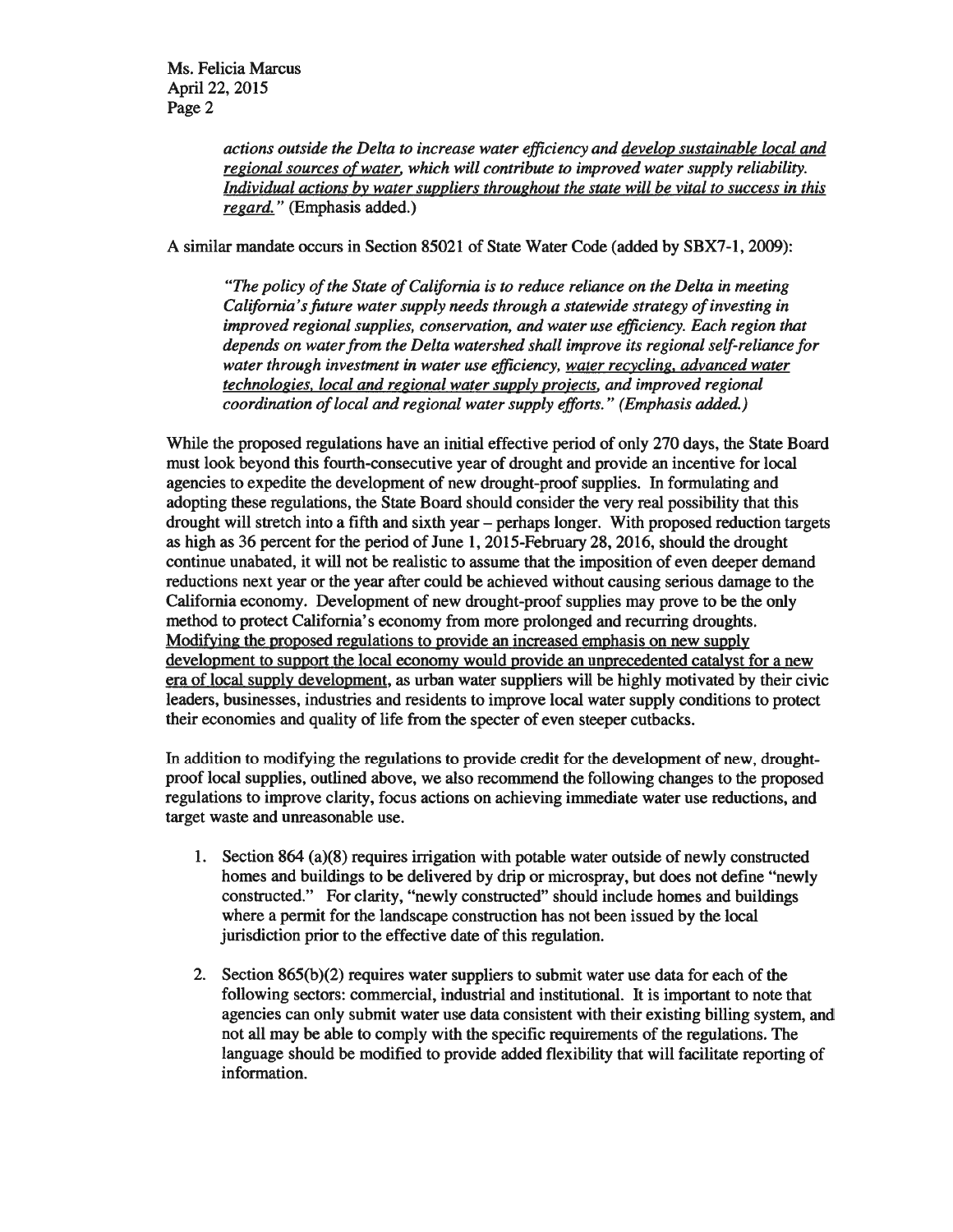Ms. Felicia Marcus April 22, 2015 Page 3

- 3. Section  $865(d)(2)$  states that compliance will be determined on a cumulative basis. The fact sheet implies that compliance would be based on a four-month running average. We recommend that the language in the regulation be modified to reflect a four-month running average as the basis for compliance. Use of a running average will encourage agencies that have challenges meeting the goals during the first month to continue trying to come into compliance over the 270-day compliance period.
- Section 866 states that the State Board may issue conservation orders requiring 4. additional actions by the supplier to come into compliance with the conservation standard. We recommend that the regulation be more specific on the types of actions the State Board might include in the orders. The State Board orders should focus on activities that gain the most immediate water savings including short-term landscape restrictions and proactive enforcement. The fact sheet suggests that the orders could include mandates on changes to rates and pricing, restrictions on outdoor irrigation, public outreach rebates and audit programs, leak detection and repair and other methods. Rates and pricing mechanisms that may be used to help encourage conservation should be left to individual water agencies, which must comply with statutory and Constitutional rate-setting requirements based upon the unique facts and circumstances present within each agency. Incentive programs should not be included as a part of any conservation order. While incentives are an important aspect of long-term conservation programs, during mandatory water use restrictions, new incentive programs will not contribute significantly to achieving the immediate water use reductions required by these regulations. Agencies that currently manage conservation incentive programs are likely to keep those programs in operation for the duration of these regulations and beyond.
- 5. The proposed reduction goals were set without consideration of actual water uses or a definition of what might be considered waste and unreasonable use. This could have unintended consequences by requiring actions that are not targeted at waste and unreasonable use if the established goal is not reasonably achievable. Section 866 of the regulations should define what is clearly not intended by this regulation, including: actions that would put human health and safety at risk; reductions of water use necessary for sustaining animals and livestock; and reductions in commercial or industrial use that would reduce the economic output of business.

We appreciate the opportunity to comment on the proposed regulations. Attachment A includes specific recommendations for changes to the regulations highlighted in yellow. We hope these recommendations will help the State Board to refine it regulations and are offered in the hopes of improving the success of the regulations.

Sincerely,

Maureen A. Stapleton **General Manager** 

Enclosure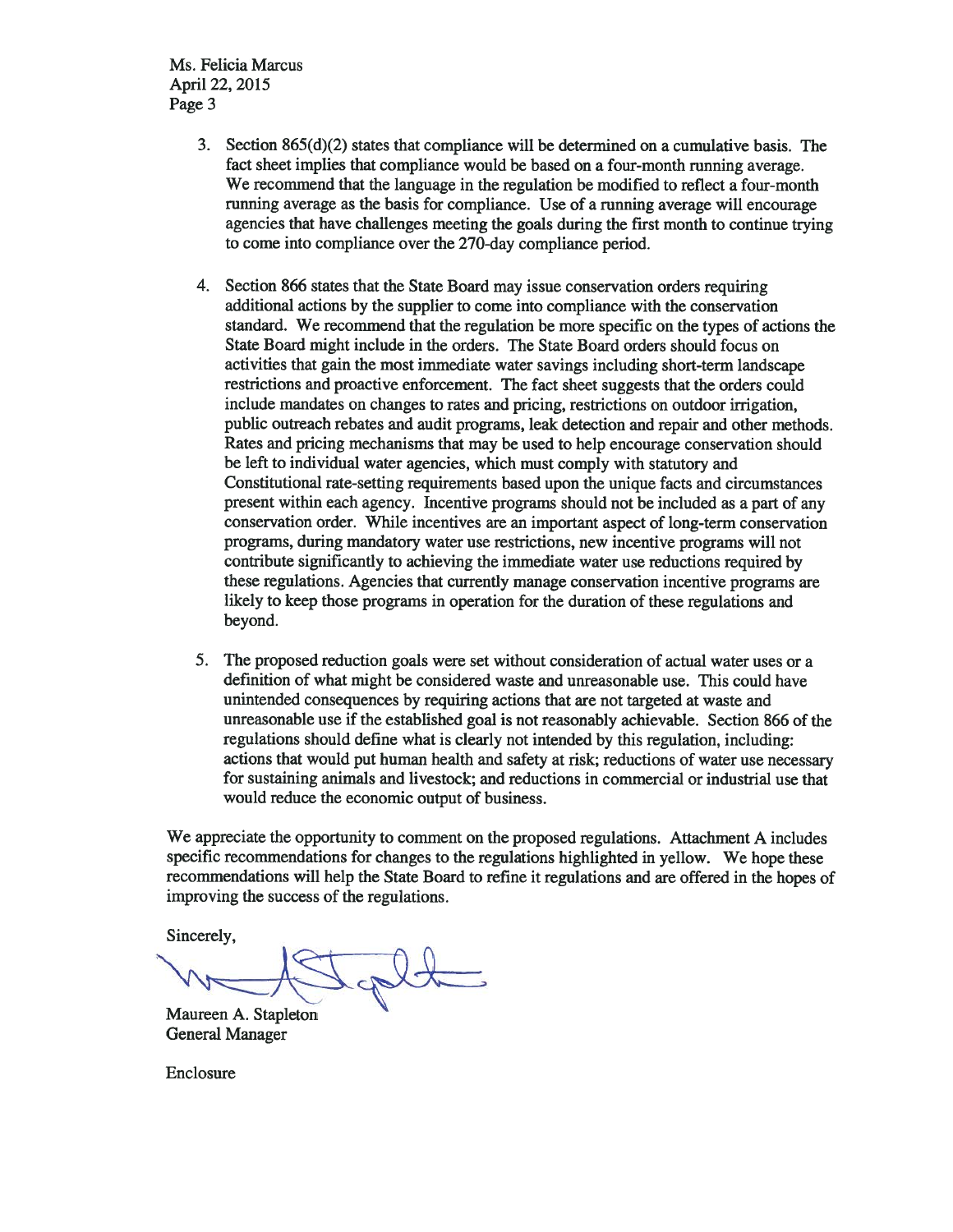## **Attachment A**

**San Diego County Water Authority's Recommendations for Changes to Emergency Regulation**

## **PROPOSED TEXT OF EMERGENCY REGULATION**

## **Article 22.5. Drought Emergency Water Conservation.**

Sec. 863. Findings of Drought Emergency.

(a) The State Water Resources Control Board finds as follows:

(1) On January 17, 2014, the Governor issued a proclamation of a state of emergency under the California Emergency Services Act based on drought conditions;

(2) On April 25, 2014, the Governor issued a proclamation of a continued state of emergency under the California Emergency Services Act based on continued drought conditions;

(3) On April 1, 2015, the Governor issued an Executive Order that, in part, directs the State Board to impose restrictions on water suppliers to achieve a statewide 25 percent reduction in potable urban usage through February 28, 2016; require commercial, industrial, and institutional users to implement water efficiency measures; prohibit irrigation with potable water of ornamental turf in public street medians; and prohibit irrigation with potable water outside newly constructed homes and buildings that is not delivered by drip or microspray systems;

(34) The drought conditions that formed the basis of the Governor's emergency proclamations continue to exist;

(45) The present year is critically dry and has been immediately preceded by two or more consecutive below normal, dry, or critically dry years; and

(56) The drought conditions will likely continue for the foreseeable future and additional action by both the State Water Resources Control Board and local water suppliers will likely be necessary to prevent waste and unreasonable use of water and to further promote conservation.

Authority: Section 1058.5, Water Code. References: Sections 102, 104 and 105, Water Code.

Sec. 864. End-User Requirements in Promotion of Water Conservation.

(a) To prevent the waste and unreasonable use of water and to promote water conservation, each of the following actions is prohibited, except where necessary to address an immediate health and safety need or to comply with a term or condition in a permit issued by a state or federal agency:

(1) The application of potable water to outdoor landscapes in a manner that causes runoff such that water flows onto adjacent property, non-irrigated areas, private and public walkways, roadways, parking lots, or structures;

(2) The use of a hose that dispenses potable water to wash a motor vehicle, except where the hose is fitted with a shut-off nozzle or device attached to it that causes it to cease dispensing water immediately when not in use;

(3) The application of potable water to driveways and sidewalks; and

(4) The use of potable water in a fountain or other decorative water feature, except where the water is part of a recirculating system;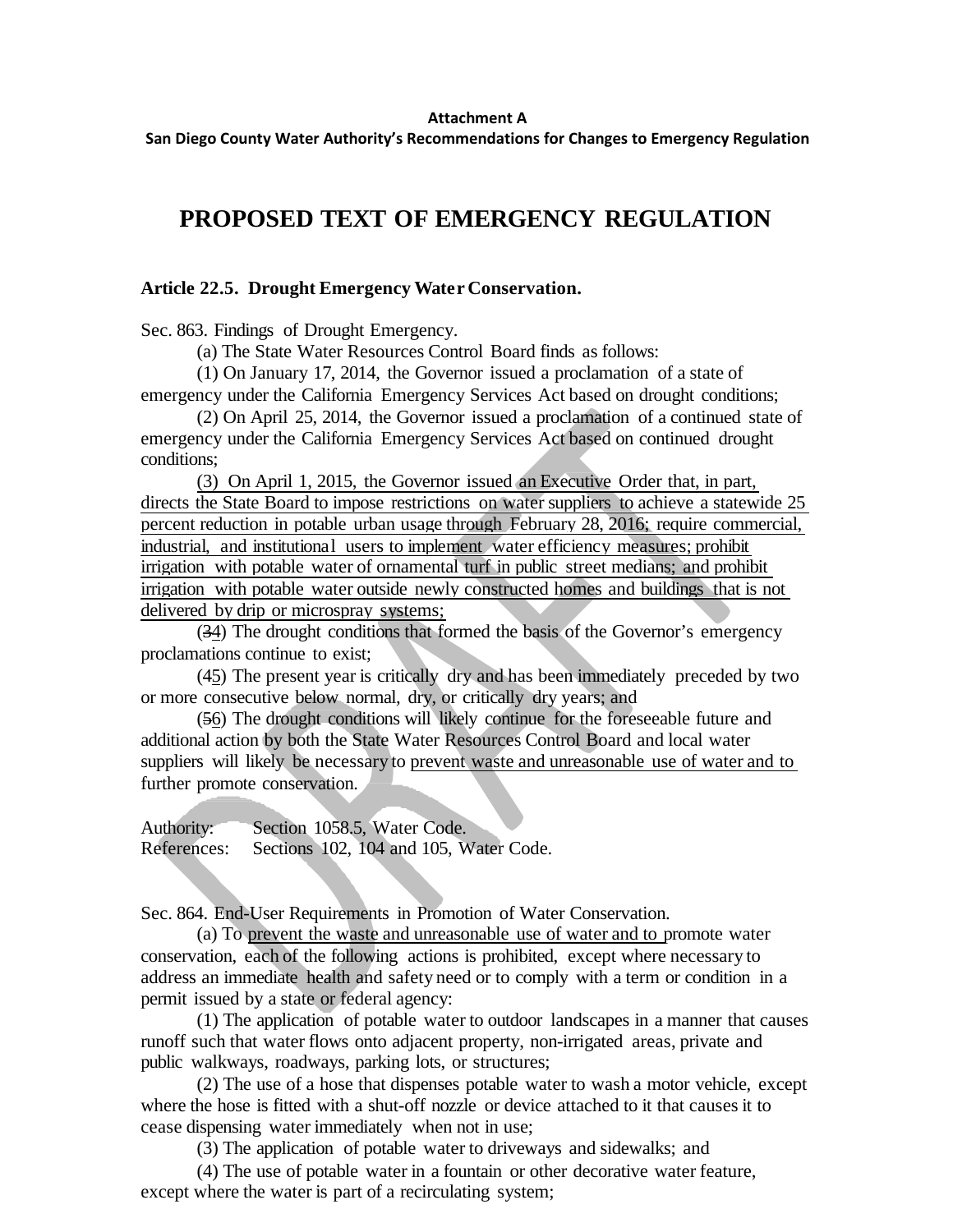(5) The application of potable water to outdoor landscapes during and within 48 hours after measurable rainfall: and

(6) The serving of drinking water other than upon request in eating or drinking establishments, including but not limited to restaurants, hotels, cafes, cafeterias, bars, or other public places where food or drink are served and/or purchased.;

(7) The irrigation with potable water of ornamental turf on public street medians; and

(8) The irrigation with potable water outside of newly constructed homes and Buildings that is not delivered by drip or microspray systems. This applies to landscapes for newly constructed homes and buildings where a landscape permit has not been issued by the local jurisdiction prior to the effective date of this regulation.

(b) To promote water conservation, operators of hotels and motels shall provide guests with the option of choosing not to have towels and linens laundered daily. The hotel or motel shall prominently display notice of this option in each guestroom using clear and easily understood language.

(c) Immediately upon this subdivision taking effect, all commercial, industrial and institutional properties not served by a water supplier meeting the requirements of Water Code section 10617 or section 350 shall either:

(1) Limit outdoor irrigation of ornamental landscapes or turf with potable water to no more than two days per week; or

(2) Reduce potable water usage by 25 percent for the months of June 2015 through February 2016 as compared to the amount used for the same months in 2013.

(cd) The taking of any action prohibited in subdivision (a) or the failure to take any action required in subdivisions (b) or (c), in addition to any other applicable civil or criminal penalties, is an infraction, punishable by a fine of up to five hundred dollars (\$500) for each day in which the violation occurs.

Authority: Section 1058.5, Water Code. References: Sections 102, 104, and 105, 350, and 10617, Water Code.

Sec. 865. Mandatory Actions by Water Suppliers.

(a) The term "urban water supplier," when used in this section, refers to a supplier that meets the definition set forth in Water Code section 10617, except it does not refer to suppliers when they are functioning solely in a wholesale capacity, but does apply to suppliers when they are functioning in a retail capacity.

(b)(1) To promote water conservation, each urban water supplier shall implement all requirements and actions of the stage of its water shortage contingency plan that imposes includes mandatory restrictions on the number of days that outdoor irrigation of ornamental landscapes or turf with potable water is allowed, or shall amend its water shortage contingency plan to include mandatory restrictions on the number of days that outdoor irrigation of ornamental landscapes or turf with potable water is allowed and implement these restrictions within forty-five (45) days. Urban water suppliers with approved alternate plans as described in subdivision (b)(2) are exempted from this requirement.

(2) An urban water supplier may submit a request to the Executive Director for approval of an alternate plan that includes allocation-based rate structures that satisfies the requirements of chapter 3.4 (commencing with section 370) of division 1 of the Water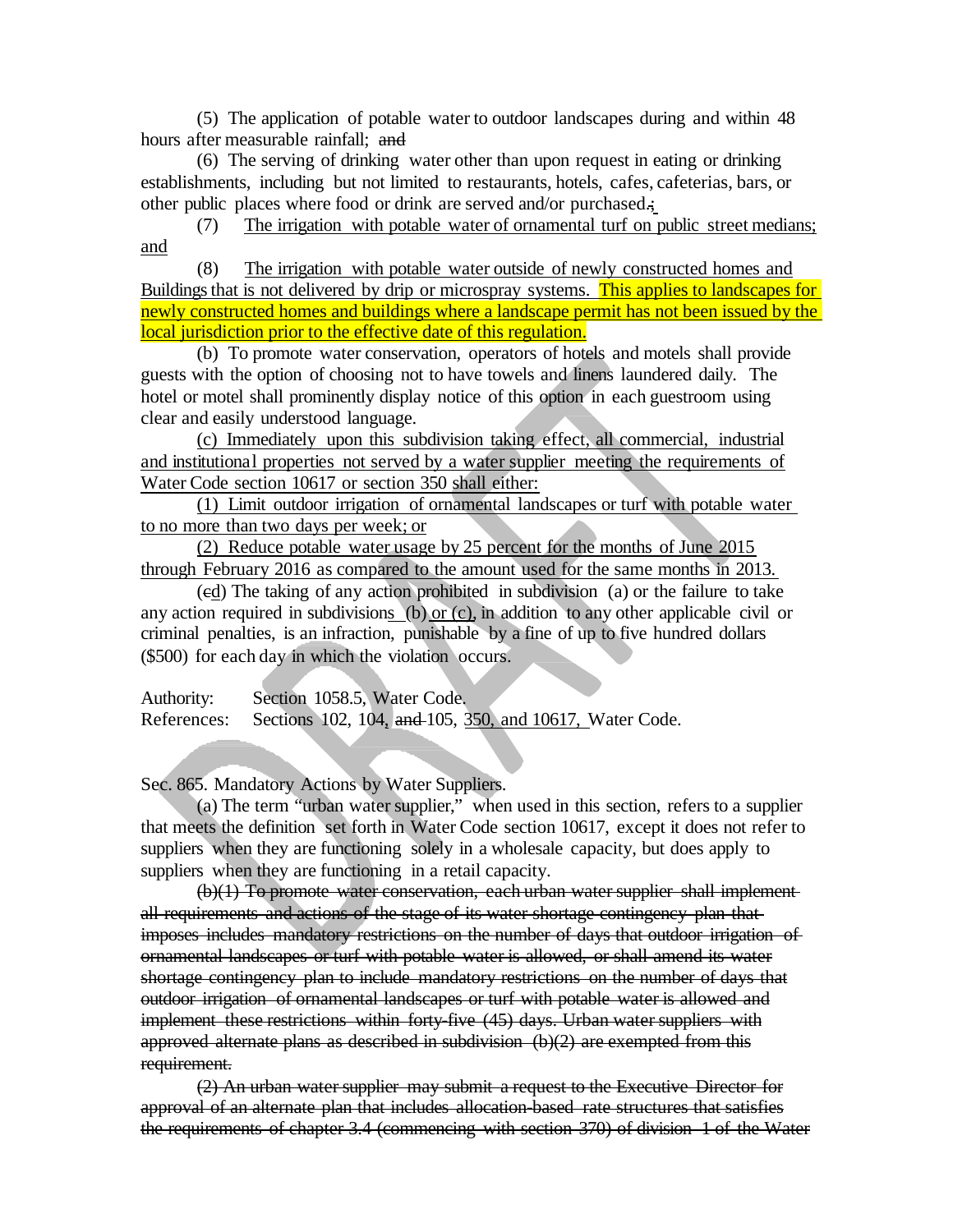Code, and the Executive Director may approve such an alternate plan upon determining that the rate structure, in conjunction with other measures, achieves a level of conservation that would be superior to that achieved by implementing limitations on outdoor irrigation of ornamental landscapes or turf with potable water by the persons it serves to no more than two days per week.

(c) To promote water conservation, each urban water supplier that does not have a water shortage contingency plan that restricts the number of days that outdoor irrigation of ornamental landscapes and turf with potable water is allowed, or has been notified by the Department of Water Resources that its water shortage contingency plan does not meet the requirements of Water Code section 10632 shall, within forty-five (45) days, limit outdoor irrigation of ornamental landscapes or turf with potable water by the persons it serves to no more than two days per week.

(db) In furtherance of the promotion of water conservation each urban water supplier shall:

(1) Provide prompt notice to a customer whenever the supplier obtains information that indicates that a leak may exist within the end-users exclusive control.

(2) Prepare and submit to the State Water Resources Control Board by the  $15<sup>th</sup>$  of each month a monitoring report on forms provided by the Board. The monitoring report shall include the amount of potable water the urban water supplier produced, including water provided by a wholesaler, in the preceding calendar month and shall compare that amount to the amount produced in the same calendar month in 2013. The monitoring report shall specify the population served by the urban water supplier, the percentage of water produced that is used for the residential sector, descriptive statistics on water conservation compliance and enforcement efforts, and the number of days that outdoor irrigation is allowed, monthly commercial sector use, monthly industrial sector use, and monthly institutional sector use, reported separately or in aggregate form, as data is currently available from a water supplier's existing billing system. The monitoring report shall also estimate the gallons of water per person per day used by the residential customers it serves.

 $(c)(1)$  To prevent the waste and unreasonable use of water and to meet the requirements of the Governor's April 1, 2015 Executive Order, each urban water supplier shall reduce its total potable water production by the percentage identified as its conservation standard in this subdivision. Each urban water supplier's conservation standard considers its service area's relative per capita water usage.

(2) Each urban water supplier whose source of supply does not include groundwater or water imported from outside the hydrologic region and that received average annual precipitation in 2014 may, notwithstanding its average July-September 2014 R-GPCD, submit for Executive Director approval a request to reduce its total water usage by 4 percent for each month as compared to the amount used in the same month in 2013. Any such request shall be accompanied by information showing that the supplier's sources of supply do not include groundwater or water imported from outside the Hydrologic region and that the supplier's service area received average annual precipitation in 2014.

(3) Each urban water supplier whose average July-September 2014 R-GPCD was less than 65 shall reduce its total water usage by 8 percent for each month as compared to the amount used in the same month in 2013.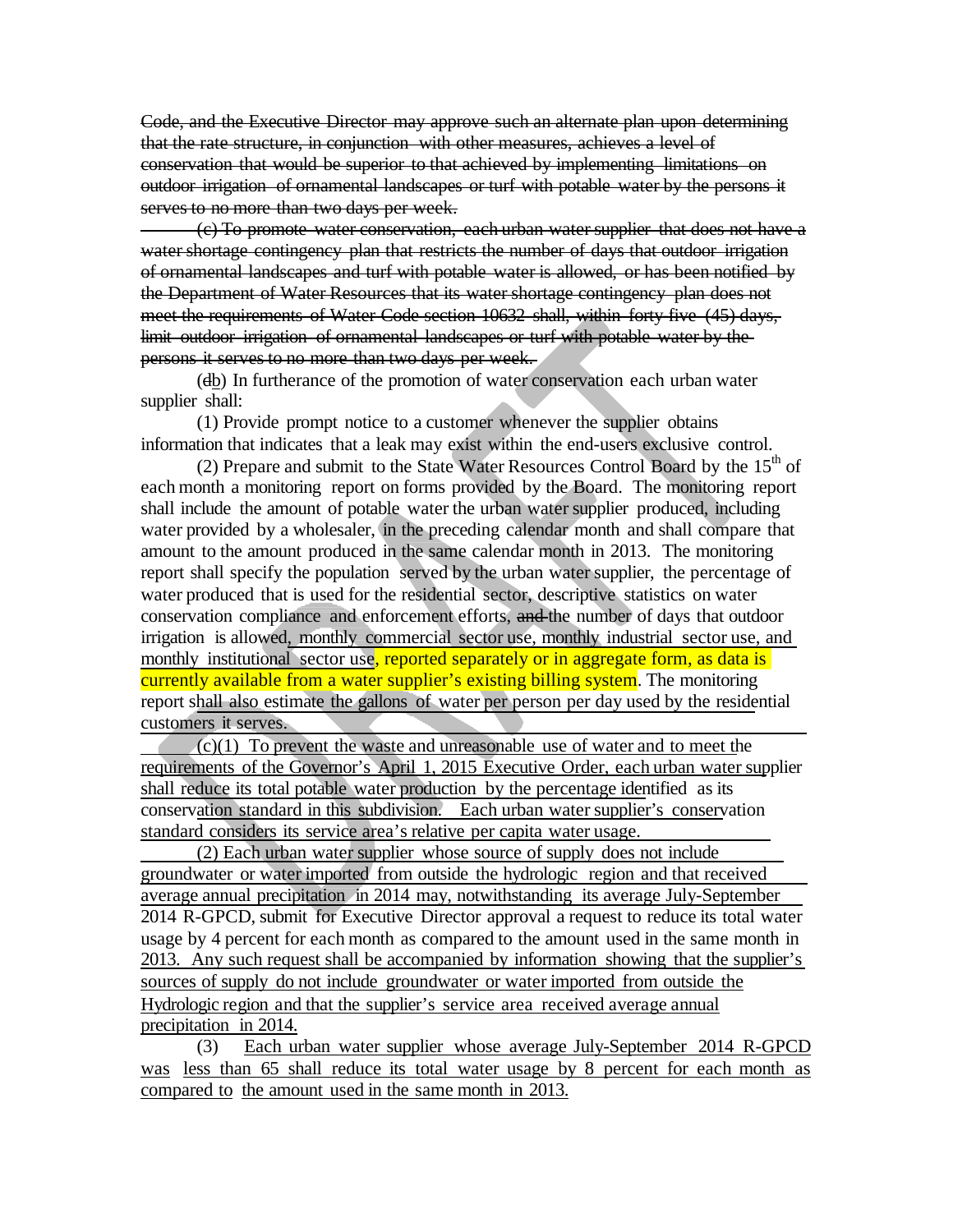(4) Each urban water supplier whose average July-September 2014 R-GPCD was between 65 and 79.9 shall reduce its total water usage by 12 percent for each month as compared to the amount used in the same month in 2013.

(5) Each urban water supplier whose average July-September 2014 R-GPCD was between 80 and 94.9 shall reduce its total water usage by 16 percent for each month as compared to the amount used in the same month in 2013.

(6) Each urban water supplier whose average July-September 2014 R-GPCD was between 95 and 109.9 shall reduce its total water usage by 20 percent for each month as compared to the amount used in the same month in 2013.

(7) Each urban water supplier whose average July-September 2014 R-GPCD was between 110 and 129.9 shall reduce its total water usage by 24 percent for each month as compared to the amount used in the same month in 2013.

(8) Each urban water supplier whose average July-September 2014 R-GPCD was between 130 and 169.9 shall reduce its total water usage by 28 percent for each month as compared to the amount used in the same month in 2013.

(9) Each urban water supplier whose average July-September 2014 R-GPCD was between 170 and 214.9 shall reduce its total water usage by 32 percent for each month as compared to the amount used in the same month in 2013.

(10) Each urban water supplier whose average July-September 2014 R-GPCD was greater than 215 shall reduce its total water usage by 36 percent for each month as compared to the amount used in the same month in 2013.

(d)(1) Beginning June 1, 2015, each urban water supplier shall comply with the conservation standard specified subdivision (c).

(2) Compliance with the requirements of this subdivision shall be measured monthly and assessed on a cumulative basis, based on a four-month running average.

(e) Each urban water supplier that serves 20 percent or more of its total production for commercial agricultural use meeting the definition of Government Code section 51201, subdivision (a) may subtract the amount of water supplied for commercial agricultural use from its water production total, provided that the supplier complies with the Agricultural Water Management Plan requirement of paragraph 12 of the April 1, 2015 Executive Order. Each urban water supplier that serves 20 percent or more of its total production for commercial agricultural use meeting the definition of Government Code section 51201, subdivision (a) shall certify that the agricultural uses it serves meet the definition of Government Code section 51201, subdivision (a), and shall report its total water production pursuant to subdivision (b)(2), identifying the total amount of water supplied for commercial agricultural use.

 $(ef)(1)$  To prevent waste and unreasonable use of water and to promote water conservation, each distributor of a public water supply, as defined in Water Code section 350, that is not an urban water supplier shall, within forty-five (45) days, take one or more of the following actions:

(1A) Limit outdoor irrigation of ornamental landscapes or turf with potable water by the persons it serves to no more than two days per week; or

(2B) Implement another mandatory conservation measure or measures intended to achieve a 2025 percent reduction in water consumption by the persons it serves relative to the amount consumed in 2013.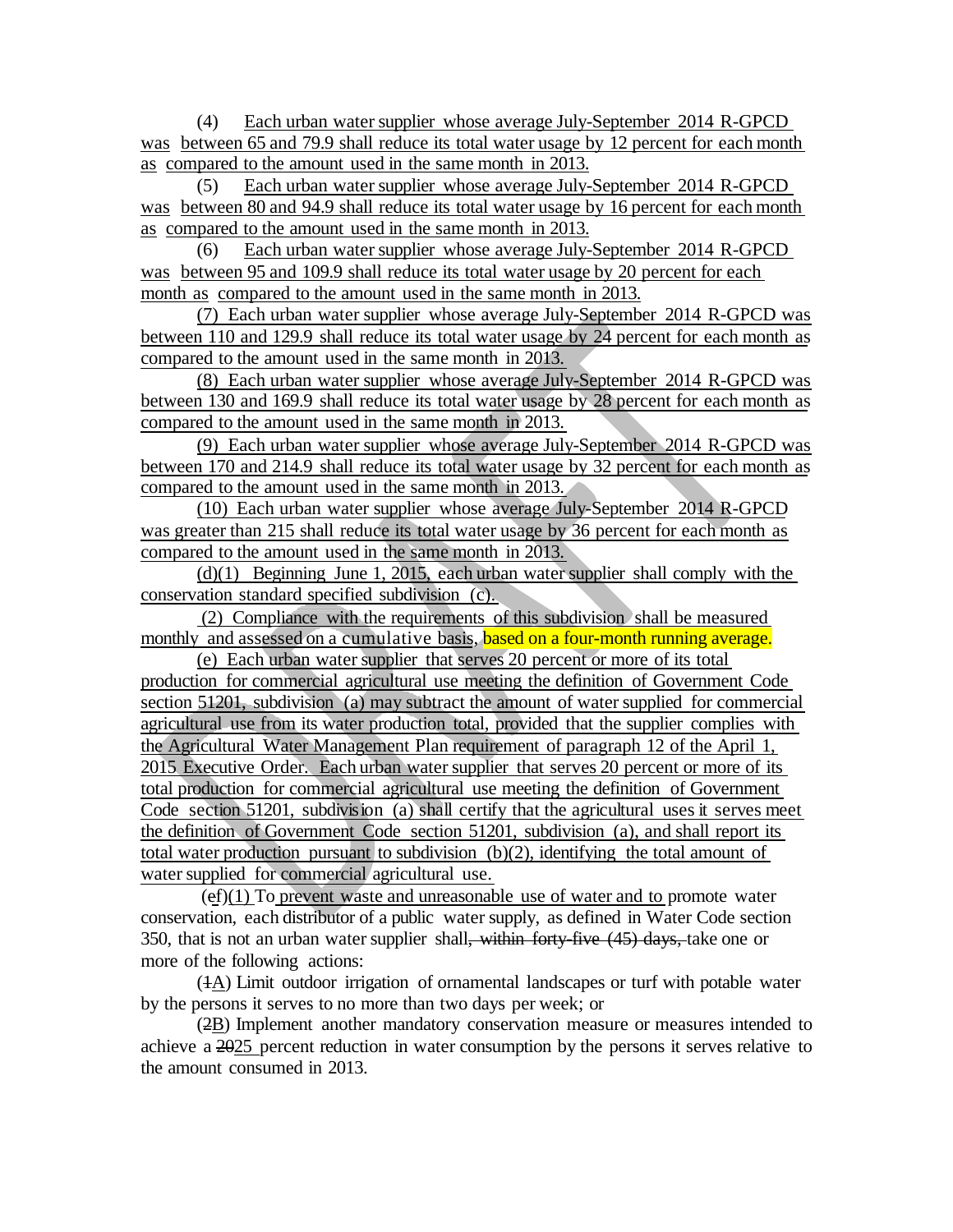(2) Each distributor of a public water supply, as defined in Water Code section 350, that is not an urban water supplier shall submit a report by December 15, 2015, on a form provided by the Board, that includes:

(A)Total potable water production, by month, from June through November, 2015, and total potable water production, by month, for June through November 2013; or

(B)Confirmation that the distributor limited outdoor irrigation of ornamental landscapes or turf with potable water by the persons it serves to no more than two days per week.

Authority: Section 1058.5, Water Code.

References: Sections 102, 104, 105, 350, 1846, 10617 and 10632, Water Code.

Sec. 866. Additional Conservation Tools.

(a)(1) To prevent the waste and unreasonable use of water and to promote conservation, when a water supplier does not meet its conservation standard required by section 865 the Executive Director, or his designee, may issue conservation orders requiring additional  $d$ rought response actions by the supplier to come into compliance with its conservation standard. The order may mandate the water supplier to take the following short-term drought response actions either by itself or in coordination with other regional water agencies, intended to create immediate water savings:

i. Adopt a drought response ordinance allowing the agency to enforce necessary drought restrictions

ii. Implement public outreach on the types of restrictions that are mandated and steps the public can take to reduce water consumption

iii, Restrict discretionary uses of water including reductions in landscape irrigation.

iv. Implement active enforcement actions on customers that are non-compliance with local drought restrictions

**v.** Immediately respond and repair water system leaks.

(2) All conservation orders issued under this article shall be subject to reconsideration under article 2 (commencing with section 1122) of chapter 4 of part 1 of division 2 of the California Water Code.

(b) The Executive Director, or his designee, may issue an informational order requiring water suppliers, or commercial, industrial or institutional properties not served by a water supplier meeting the requirements of Water Code section 10617 or section 350, to submit additional information beyond that required to be reported pursuant to the other provisions of this article. The failure to provide the information requested within 30 days or any additional time extension granted is a violation subject to civil liability of up to \$500 per day for each day the violation continues pursuant to Water Code section 1846.

(c) It is not the intent of this regulation to require any of the following as part of a conservation order:

(1) Actions that would put human health and safety at risk;

(2) Reductions of water necessary for sustaining animals and livestock;

(3) Reductions in commercial or industrial use that would reduce the economic output

of business;

(4) Irrigation restrictions that would result in permanent damage to trees;

(5) Any action that is not legal under California law or the California Constitution.